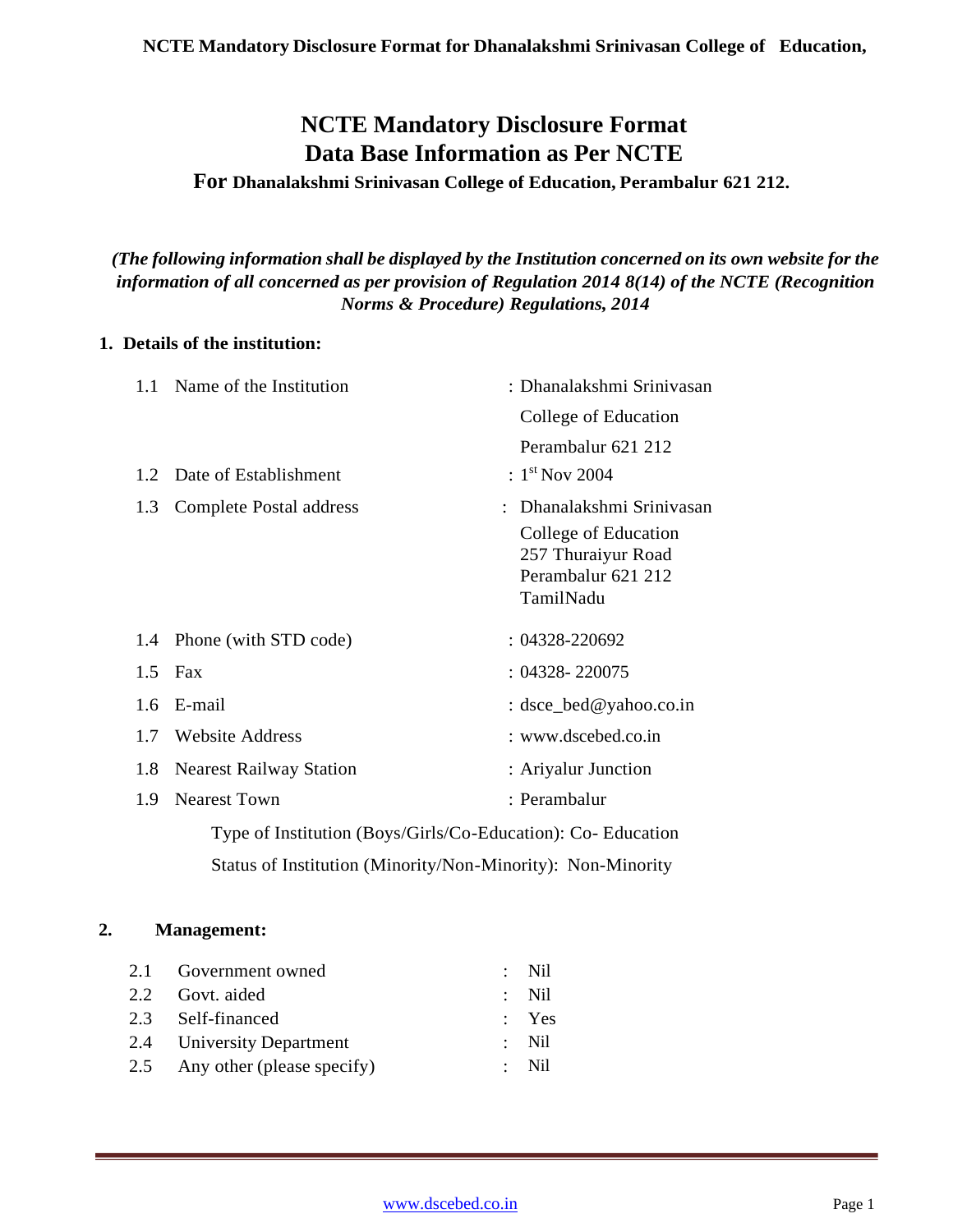# **NCTE Mandatory Disclosure Format for Dhanalakshmi Srinivasan College of Education,**

# **3. Details of the course applied for**

**4.** Land:

| 3.1 | Level of the Course                                                                                                                                                  |                | <b>U.G., &amp; P.G</b>                                                                              |
|-----|----------------------------------------------------------------------------------------------------------------------------------------------------------------------|----------------|-----------------------------------------------------------------------------------------------------|
| 3.2 | Name of the Teacher Education Course                                                                                                                                 |                | B.Ed., & M.Ed.,                                                                                     |
| 3.3 | Duration of the Course                                                                                                                                               | $\ddot{\cdot}$ | $B.Ed - 2 Years$ , M.Ed - 2 Years                                                                   |
| 3.4 | Whether to be conducted in Face to Face<br>or distance mode                                                                                                          |                | Face to Face                                                                                        |
| 3.5 | Proposed Intake                                                                                                                                                      |                | $B.Ed. - 6$ Units (300 Nos.)<br>M.Ed. - 1 Unit (50 Nos.)                                            |
| 3.6 | Academic Session from which the course<br>will be conducted                                                                                                          | $\ddot{\cdot}$ | August to June                                                                                      |
| 3.7 | Details of the Affiliating Body<br>Name and Address:                                                                                                                 | $\bullet$      | TamilNadu Teachers Education University<br>Gangai Amman Koil Street,<br>Karapakkam, Chennai 600 097 |
|     | Land:                                                                                                                                                                |                |                                                                                                     |
| 4.1 | Whether copy of the Affidavit in the<br>prescribed format has been displayed<br>on the website as required under<br>Regulation 8(9) of the NCTE<br>Regulations, 2007 | $\ddot{\cdot}$ | <b>Yes Attached Annexure I</b>                                                                      |
| 4.2 | Land Identification(Plot / Khasra No)                                                                                                                                | :              | 81/4F, 4G, 4H, 4E, 84/1, 85/1B, 2, 3A2, 3C                                                          |
| 4.3 | Land Area in sq mts.                                                                                                                                                 |                | $4.50$ sq.mts                                                                                       |
| 4.4 | Whether the Title of the landis on                                                                                                                                   | ÷              | Own Land                                                                                            |
|     | Ownership basis                                                                                                                                                      |                |                                                                                                     |
| 4.5 | Title of the land is on lease as per law                                                                                                                             |                | Not Applicable                                                                                      |
| 4.6 | Duration of the lease                                                                                                                                                |                | Not Applicable                                                                                      |
| 4.7 | Land Use Certificate obtained<br>for Educational Institution                                                                                                         |                | Yes                                                                                                 |

# **5. Manpower (Photographs of Teaching Faculty should be displayed)**

| 5.1 | Details of proposed /appointed     | <b>Attached Annexure II</b>  |
|-----|------------------------------------|------------------------------|
|     | teaching staff                     |                              |
|     | (Date of birth, Qualification,     |                              |
|     | Professional Qualification,        |                              |
|     | and other relevant information)    |                              |
| 5.2 | Details of proposed/appointed non- |                              |
|     | teaching staff                     | <b>Attached Annexure III</b> |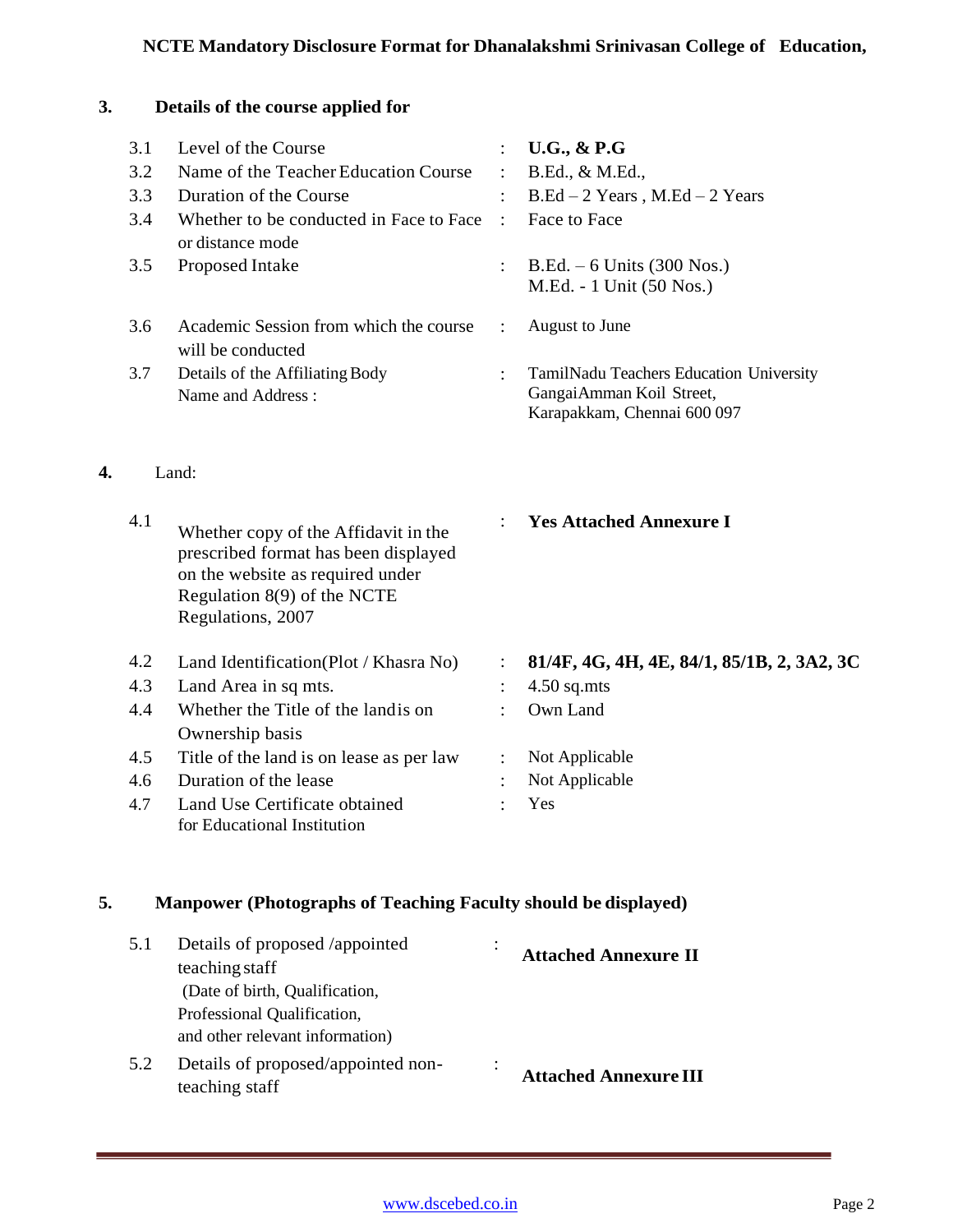# **6. Building**

| 6.1 | Construction of the building<br>is complete |                      | Yes                                              |
|-----|---------------------------------------------|----------------------|--------------------------------------------------|
| 6.2 | Building is yet to be constructed           | $\ddot{\phantom{a}}$ | N <sub>0</sub>                                   |
| 6.3 | Building is fire safety-proof               |                      | Yes                                              |
| 6.4 | Building is disabled friendly               |                      | <b>Yes</b>                                       |
| 6.5 | Common room for boys/girls available        | ÷                    | Available                                        |
| 6.6 | Date of completion of the Building          | $\ddot{\cdot}$       | <b>Attached</b>                                  |
| 6.7 | Covered Area in sq mt.                      | $\ddot{\phantom{a}}$ | $5146$ sq.mts                                    |
| 6.8 | Number of classrooms                        | ÷                    | 14                                               |
|     |                                             |                      | <b>Attached Annexure IV</b>                      |
| 6.9 | <b>Other Facilities</b>                     | $\ddot{\cdot}$       | Multipurpose Hall, Seminar Hall, Language Lab,   |
|     |                                             |                      | Psychology Lab, Physical Science Lab, Biological |
|     |                                             |                      | Science Lab, Computer Lab, Physical Education    |
|     |                                             |                      | Lab                                              |
|     |                                             |                      | <b>Attached Annexure IV</b>                      |
|     |                                             |                      |                                                  |

### **7. Library:**

| 7.1 | The Library has separate reference      |         | Yes   |
|-----|-----------------------------------------|---------|-------|
|     | section / Journal Section and Reading   |         |       |
|     | Room                                    |         |       |
| 7.2 | Number of books in the library          |         | 13362 |
| 7.3 | Total number of educational             |         | 39    |
|     | Journals/periodicals being subscribed   |         |       |
| 7.4 | Number of encyclopedias available in    | $\cdot$ | 85    |
|     | the library                             |         |       |
| 7.5 | Number of books available in the        |         | 4547  |
|     | reference section                       |         |       |
|     | of the library                          |         |       |
| 7.6 | Seating capacity of the reading room of |         | 60    |
|     | the library                             |         |       |
|     |                                         |         |       |

# **8. Instructional Facilities**

| 8.1 | Details of laboratories available<br>(pl attach annexure) | $\bullet$ | Language Lab, Psychology Lab, Physical Science<br>Lab, Biological Science Lab, Computer Lab,<br>Physical Education Lab |
|-----|-----------------------------------------------------------|-----------|------------------------------------------------------------------------------------------------------------------------|
| 8.2 | Arrangement made for practice<br>teaching                 |           | <b>Yes</b>                                                                                                             |
| 8.3 | Number and Name of school(s) for<br>practice teaching     |           | $\therefore$ 30                                                                                                        |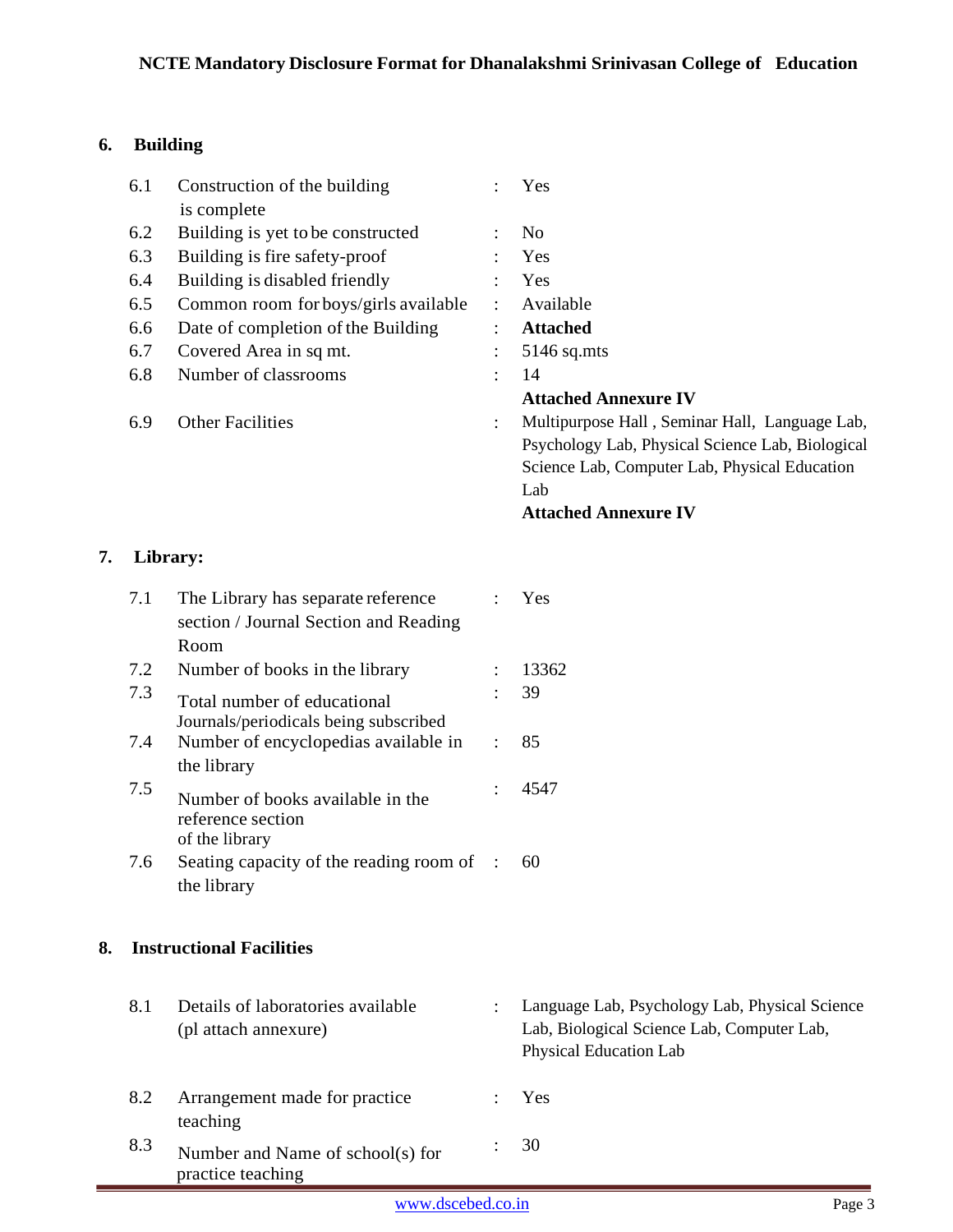List of Schools:

#### **S.No Name of the School**

- 1. GOVERNMENT HIGHER SECONDARY SCHOOL AMMAPALAYAM
- 2. GOVERNMENT HIGHER SECONDARY SCHOOL ARUMBAVUR
- 3. GOVERNMENT HIGH SCHOOL ASOOR
- 4. GOVERNMENT HIGHER SECONDARY SCHOOL CHETTIKULAM
- 5. GOVERNMENT HIGHER SECONDARY SCHOOL ERAIYUR
- 6. GOVERNMENT HIGHER SECONDARY SCHOOL ESANAI
- 7. GOVERNMENT HIGH SCHOOL KADUR
- 8. GOVERNMENT HIGHER SECONDARY SCHOOL, KARAI
- 9. GOVERNMENT HIGHER SECONDARY SCHOOL KEELAPULIYUR
- 10. GOVERNMENT HIGHER SECONDARY SCHOOL KEELAPERAMBALUR
- 11. GOVERNMENT BOYS HIGHER SECONDAY SCHOOL KOLAKKANATHAM
- 12. GOVERNMENT HIGHER SECONDARY SCHOOL KAULPALAYAM
- 13. GOVERNMENT HIGHER SECONDARY SCHOOL KUNNAM (BOYS)
- 14. GOVERNMENT HIGHER SECONDARY SCHOOL KURUMBALUR
- 15. GOVERNMENT HIGHER SECONDARY SCHOOL LABBAIKUDIKADU ( GRILS)
- 16. GOVERNMENT HIGH SCHOOL LADAPURAM
- 17. GOVERNMENT HIGH SCHOOL MELAMATHUR
- 18. GOVERNMENT HIGHER SECONDARY SCHOOL NAKKASALAM
- 19. GOVERNMENT HIGHER SECONDARY SCHOOL PADALUR
- 20. GOVERNMENT HIGH SCHOOL PEELVADI
- 21. GOVERNMENT HIGHER SECONDARY SCHOOL PERAMBALUR
- 22. GOVERNMENT HIGHER SECONDARY SCHOOL POLAMBADI
- 23. GOVERNMENT HIGHER SECONDARY SCHOOL PUDHUVETTAKUDI
- 24. GOVERNMENT HIGHER SECONDARY SCHOOL RANJANKUDI
- 25. GOVERNMENT HIGHER SECONDARY SCHOOL SENGUNAM
- 26. GOVERNMENT HIGHER SECONDARY SCHOOL SIRUVACHUR
- 27. GOVERNMENT HIGHER SECONDARY SCHOOL THUNGAPURAM
- 28. GOVERNMENT HIGHER SECONDARY SCHOOL V.KALATHUR
- 29. GOVERNMENT HIGHER SECONDARY SCHOOL VADAKKALUR
- 30. GOVERNMENT HIGHER SECONDARY SCHOOL VALIKANDAPURAM
- 31. GOVERNMENT HIGHER SECONDARY SCHOOL VEEPUR
- 32. GOVERNMENT HIGHER SECONDARY SCHOOL VENBAVUR
- 33. GOVERNMENT HIGHER SECONDARY SCHOOL VENGALAM
- 34. A.D.W GOVERNMENT HIGHER SECONDARY SCHOOL KALARAMPATTI
- 35. GOVERNMENT HIGHER SECONDARY SCHOOL KUNNAM ( GIRLS)
- 36. A.D.W GOVERNMENT HIGH SCHOOL EACHAMPATTI
- 37. A.D.W GOVERNMENT HIGH SCHOOL LADAPURAM
- 38. GOVERNMENT HIGHER SECONDARY SCHOOL ELAMBALUR
- 39. GOVERNMENT HIGH SCHOOL PERAMBALUR ( GIRLS)
- 40. A.D.W GOVERNMENT HIGH SCHOOL ALAMBADI